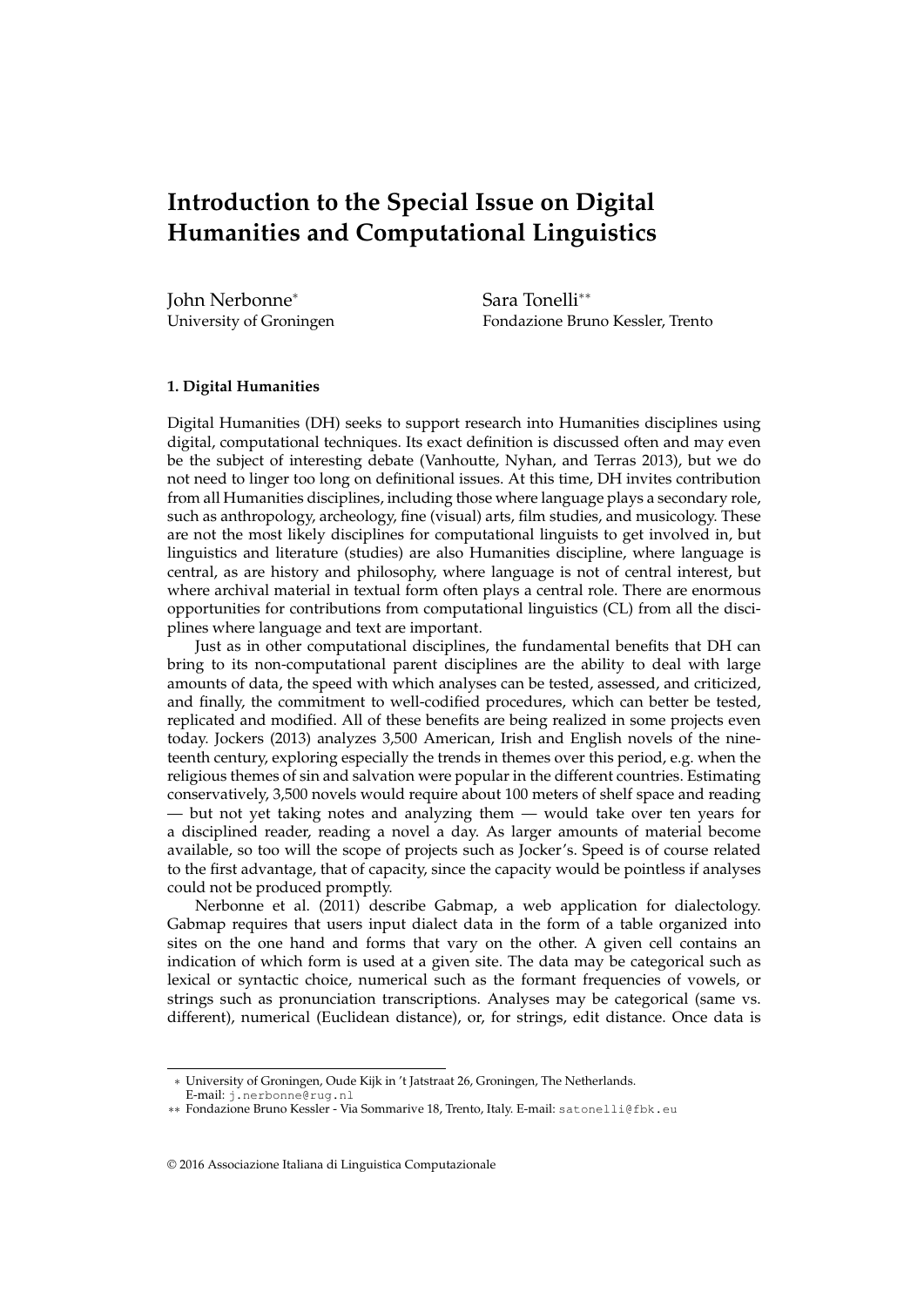uploaded to Gabmap, a range of calculations is executed on a remote server, including measures of the consistency of the data, clustering and multidimensional scaling. If a map is additionally uploaded, results are projected onto the map in a variety of forms, including maps indicating the areas of clusters in the dendrograms, maps where color is determined by a mapping of the most important multidimensional scaling (MDS) dimensions to red, green and blue hues. While this is normally completed within a minute or two on a good server, users definitely appreciate seeing results very quickly and, e.g., being able to compare clustering and MDS results directly (Leinonen, Çöltekin, and Nerbonne 2016).

Finally, analyses that rely on software are transparent in ways that noncomputational analyses mostly fail to be — assuming, of course, that the code is openly available for inspection, replication of results and use in modified form. Although DH is still quite young, text analysis has always been a core activity, and there is a longish history of software tools developed for this purpose (Bradley 2004), many of which continue to be available. STYLOMETRY is the subdiscipline devoted to studying authorial style, i.e. what is relatively distinctive about a given work or a given author. It is challenging, particularly since an author's style may develop over time and may also vary depending on the genre on examines (e.g., novels, short stories, journalism, letters, or scholarly essays) but also depending on subject matter and the 'voices' of the characters being portrayed. AUTHORSHIP ATTRIBUTION , sometimes known as 'nontraditional authorship attribution' is a sub-field of stylometry which has flourished in part because it can test its ideas against very clear criteria — whether or not an analysis can identify the author of a text withheld from use in training. Naturally other parameters, such as those mentioned above, but also the number and similarity of alternative candidates, can be significant. Stylo R (Eder, Rybicki, and Kestemont 2016) is an R package<sup>1</sup>, and since all of R is open source, all of the code in Stylo R is as well. It was written by Maceij Eder, Jan Rybicki and Mike Kestemont, three of the leading practitioners of stylometry active today. A number of papers cite it already, and although it is too early to say for certain, it has the potential to become the sort of 'evolving standard' that attracts criticism but also contributions from others. This sort of package is well known to computational linguistics, who can point to open projects such as the GATE framework, Giza++ for machine translation or the Stanford parser<sup>2</sup> (Cunningham et al. 2002; Och and Ney 2003; Klein and Manning 2003).

### **2. DH and Computational Linguistics**

The examples we have chosen above illustrate some of the opportunities for CL practitioners who wish to experiment in DH. Jocker's work on identifying themes in novels (Jockers 2013) relies on topic modelling with LATENT DIRICHLET ALLOCATION (LDA) (Blei, Ng, and Jordan 2003), a technique regularly used in CL works. Gabmap is an opensource web application that analyzes language variation across different levels (lexical, phonetic, phonological as well as syntactic), and papers on the work Gabmap is based on have also appeared at CL conferences (Nerbonne and Heeringa 1997; Nerbonne 2003). Finally, there is now a regular workshop series on computational linguistics for literature (Elson et al. 2012), which held a fifth annual meeting in 2016 (Feldman,

<sup>1</sup> See the R project for statistical computing, https://www.r-project.org/

<sup>2</sup> See https://gate.ac.uk/,http://www.statmt.org/moses/giza/GIZA++.html, http://nlp.stanford.edu/software/lex-parser.shtml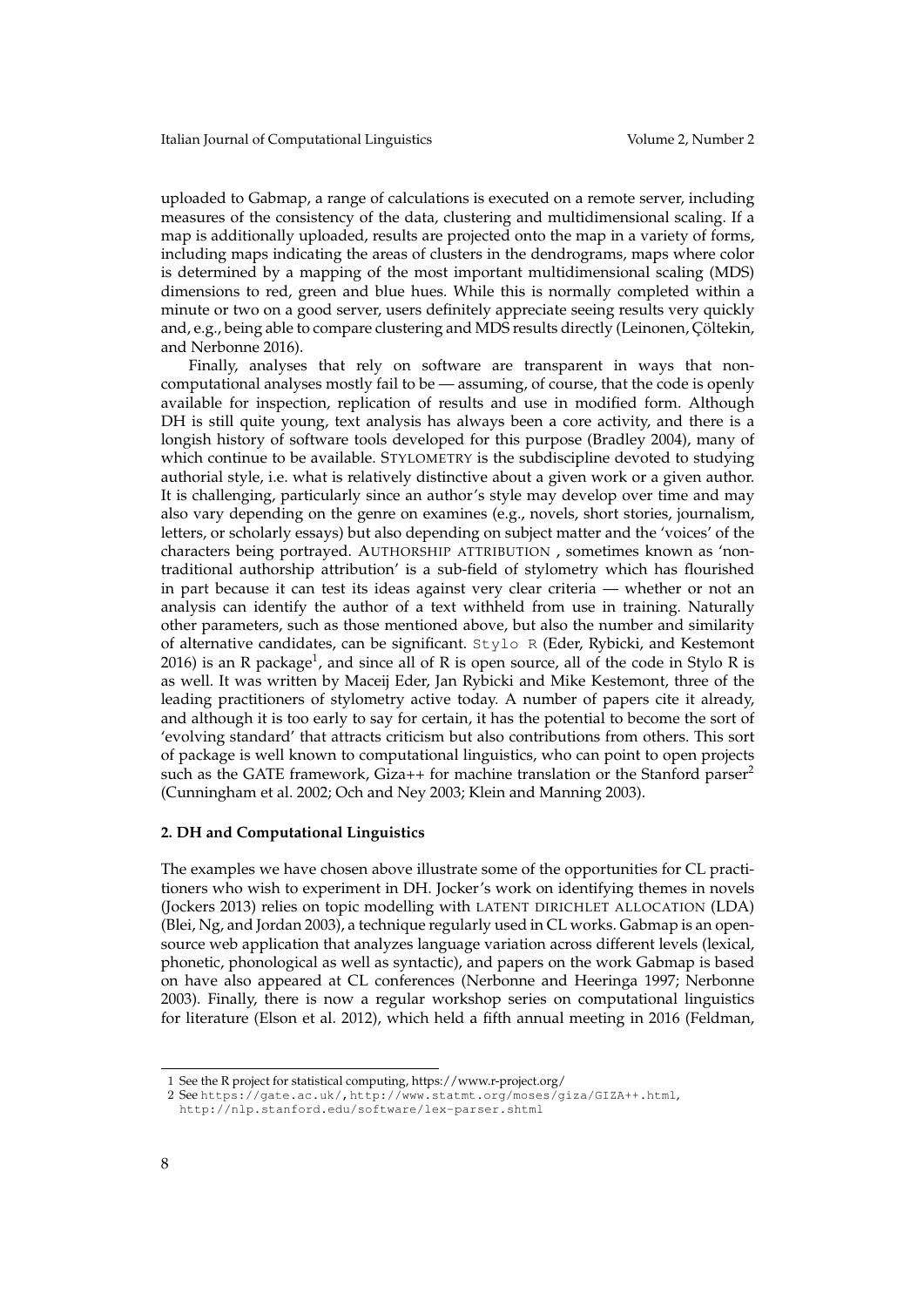Kazantseva, and Szpakowicz 2016). The DH community has also shown substantial interest in collaboration. Van Dalen-Oskam et al. (2014) has experimented with using named entity recognition (NER) to find geographical references in text to compare literary works based on that. And Eder (2015) has added an examination of sequences of part-of-speech tags to the arsenal of techniques used in studying authorship attribution.

All the papers included in this special issue represent well the strong interdisciplinary approach and the broad range of topics mentioned above, which can be observed both in the theoretical/methodological and in the project-oriented articles. The range of disciplines covered from a computational perspective include among others historical linguistics, past and contemporary political studies, translation studies, linguistic resources for Latin. Besides, even if this issue will appear in the 'Italian journal of Computational Linguistics', Italian is just one of the languages covered by the published works, showing an interest in multilinguality and language diversity that is usually less evident in the English-oriented CL community. The list of accepted works shows this variety of topics and perspectives. The article by Clemente and Passarotti deals with the problem of comparing existing lexical resources, and propose a normalised coefficient to compute the degree of overlap between a Latin valency lexicon and Latin WordNet. The issue of exploring parsed historical corpora is instead tackled by Ingason, who presents both a tool and a methodology to analyse syntactic variations in historical corpora. The use case is focused on Icelandic, but the approach can be generalised to historical corpora in different languages. The third methodological paper, by Lauscher et al., has the goal to improve the use of topic modelling, which is widely-used for corpus exploration in humanities studies, by combining entity linking and labeled LDA.

Three other articles in this issue focus on past and ongoing projects using computational linguistics methods for DH studies. The article by Bellandi et al. presents the *Traduco* system, a tool for computer-assisted translation developed to support the translation of the Babylonian Talmud. The project posed several challenges, such as the need for a strictly controlled editing process of different translations and the highly complex nature of the book content. The article by Sprugnoli et al., instead, presents an ongoing project on the computational analysis of Alcide De Gasperi's corpus of public documents. The analyses are the outcome of a two-year collaboration with history scholars, and include ad-hoc visualisations after the corpus was processed with the ALCIDE system (Moretti et al. 2016). A third, more recent project is *Voci della Grande Guerra*, which started in 2016 with the goal to create a corpus of writings issued during World War I (letters, official documents, news articles, etc.) and a suite of CL tools to explore this wealth of extremely different – and often forgotten – voices. Finally, this special issue includes also an overview of the CLARIN initiative to create a European infrastructure of linguistic resources for humanities studies. The invited paper by Monachini and Frontini introduces the European consortium behind this initiative as well as the ongoing efforts aimed at creating the Italian network CLARIN-IT. This contribution represents an invitation for researchers in CL and the humanities to share resources, tools and expertise for the advancement of DH. We expect that the sorts of work we mention here are just scratching the surface of what is possible, and that progress in the coming years is likely and that it will come quickly. The current volume suggests more of what is possible!

#### **References**

Blei, David M., Andrew Y. Ng, and Michael I. Jordan. 2003. Latent dirichlet allocation. *Journal of machine Learning research*, 3(Jan):993–1022.